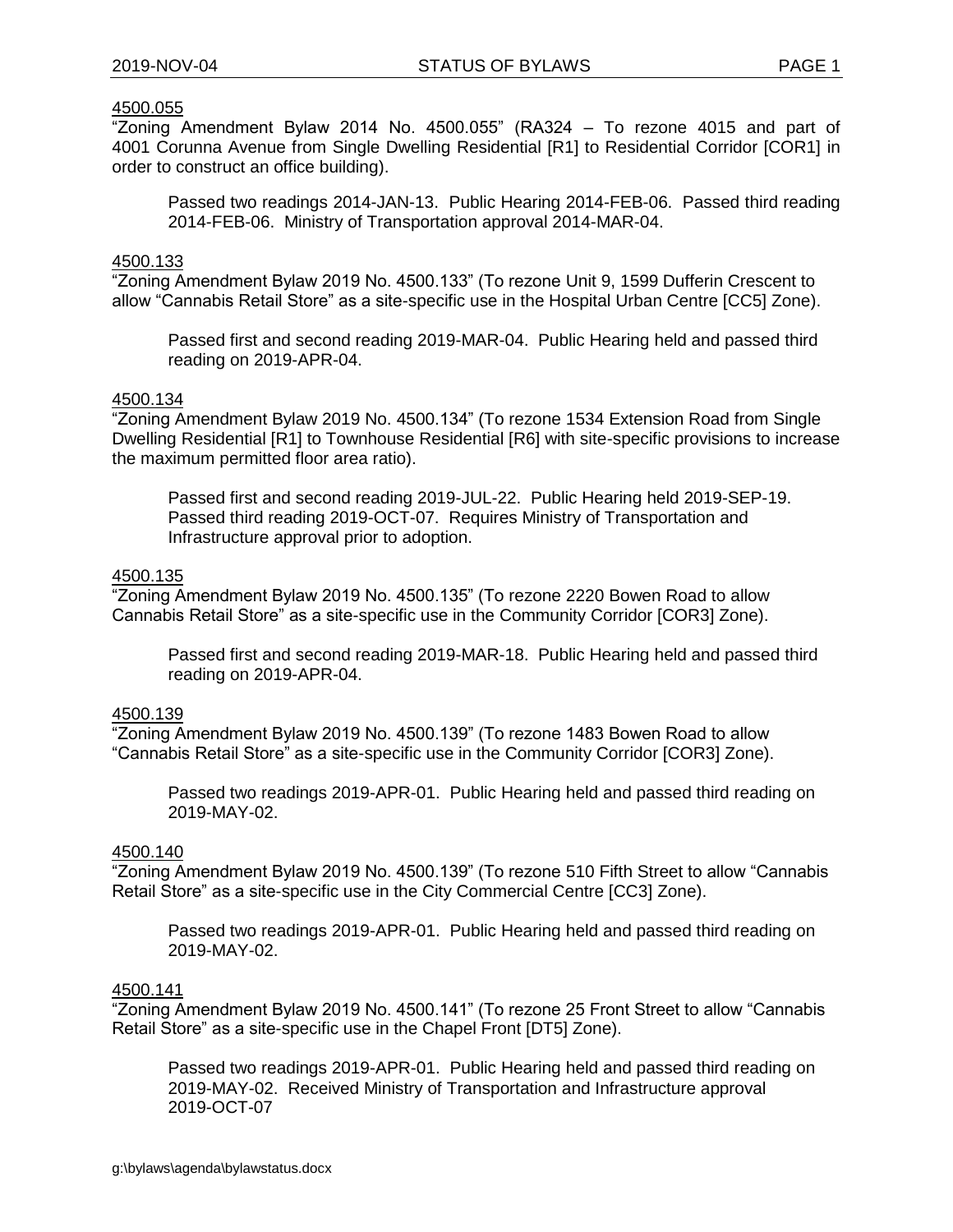# 4500.145

"Zoning Amendment Bylaw 2019 No. 4500.145" (To rezone 140 Terminal Avenue to allow "Cannabis Retail Store" as a site-specific use in the Terminal Avenue [DT4] zone).

Passed two readings 2019-MAY-27. Public Hearing held and passed third reading on 2019-JUN-13. Received Ministry of Transportation and Infrastructure approval on 2019-JUL-09.

### 4500.146

"Zoning Amendment Bylaw 2019 No. 4500.146" (To rezone 111 Terminal Avenue to allow Cannabis Retail Store as a site-specific use with the Terminal Avenue (DT4) Zone).

Passed two readings 2019-JUN-10. Public Hearing held and passed third reading 2019-JUL-04. Received Ministry of Transportation and Infrastructure approval on 2019-JUL-29.

### 4500.148

"Zoning Amendment Bylaw 2019 No. 4500.148" (To rezone 751 Haliburton Street to allow "office" as a site-specific use in the Local Service Centre [CC1] zone).

Passed two readings 2019-MAY-27. Public Hearing held and passed third reading on 2019-JUN-13. Received Ministry of Transportation and Infrastructure approval on 2019-JUL-10.

# 4500.154

"Zoning Amendment Bylaw 2019 No. 4500.154" (To amend Schedule D of the Zoning Bylaw to modify Category 5 – Energy Management to include reference to the BC Energy Step Code).

Passed first and second reading 2019-SEP-16. Public Hearing held and passed third reading on 2019-OCT-09. Ministry of Transportation and Infrastructure approval on 2019-OCT-29.

### 4500.155

"Zoning Amendment Bylaw 2019 No. 4500.155" (To rezone 50 Tenth Street to allow "Cannabis Retail Store" as a site-specific use in the City Commercial Centre [CC3] zone).

Passed first and second reading 2019-JUL-22. Public Hearing held 2019-SEP-19. Passed third reading 2019-OCT-07. Requires Ministry of Transportation and Infrastructure approval prior to adoption.

# 4500.156

"Zoning Amendment Bylaw 2019 No. 4500.156 (To rezone 4961 Songbird Place from Single Dwelling Residential [R1] to Residential Corridor [COR1].

Passed two readings 2019-OCT-07. Requires Public Hearing and Ministry of Transportation and Infrastructure approval prior to adoption.

# 4500.157

"Zoning Amendment Bylaw 2019 No. 4500.157" (To rezone 2379 Browns Lane from Single Dwelling Residential [R1] to Residential Corridor [COR1].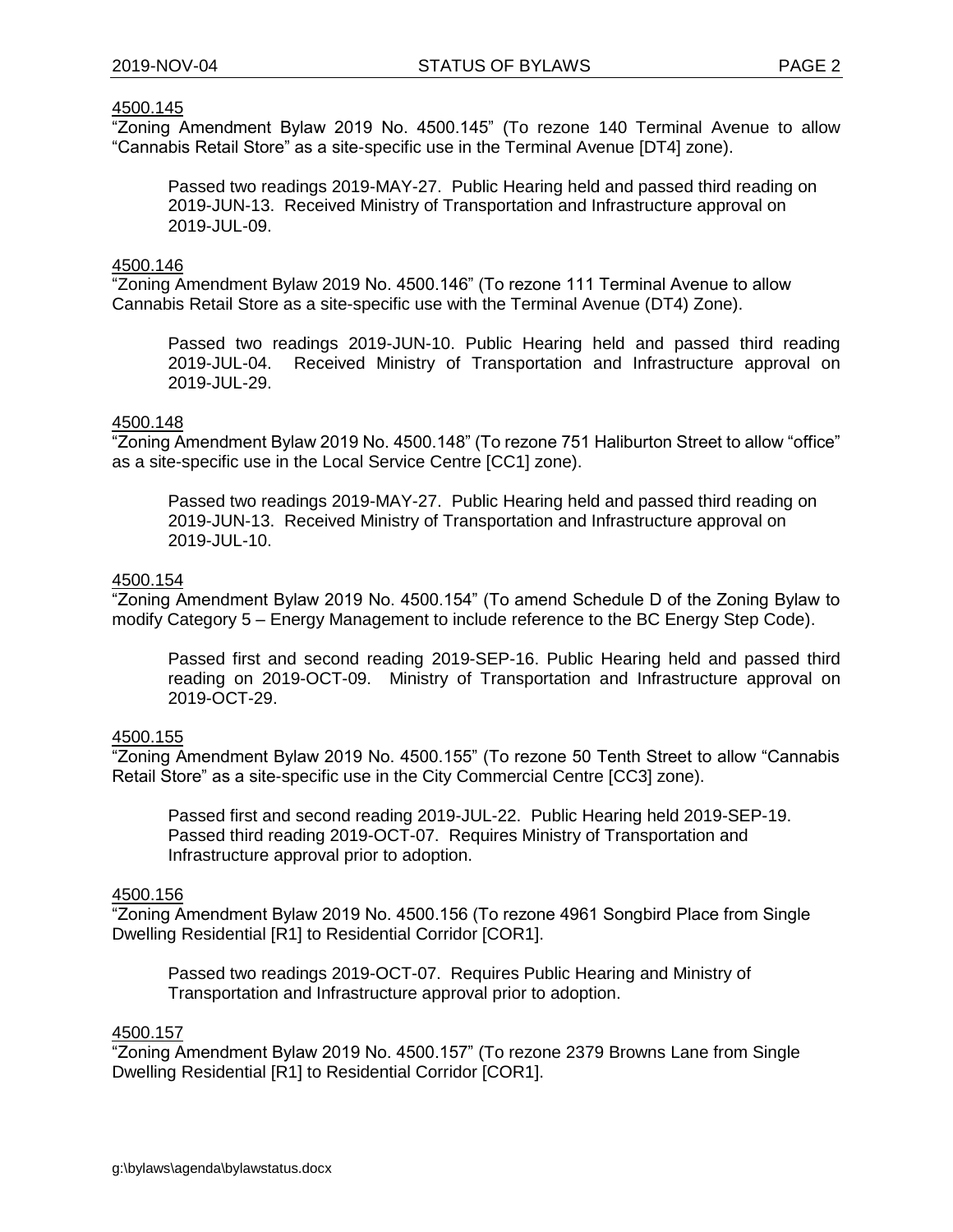Passed first and second reading 2019-AUG-26. Public Hearing held 2019-SEP-19. Passed third reading 2019-OCT-07. Requires Ministry of Transportation and Infrastructure approval prior to adoption.

### 4500.158

"Zoning Amendment Bylaw 2019 No. 4500.158" (To make general text and mapping amendments to "City of Nanaimo Zoning Bylaw 2011 No. 4500")

Passed two readings 2019-OCT-07. Requires Public Hearing and Ministry of Transportation and Infrastructure Approval prior to adoption.

## 4500.159

"Zoning Amendment Bylaw 2019 No. 4500.159" (To rezone 150 Esplanade and 155 Fry Street from Community Corridor [COR3] to Mixed Use Corridor [COR2])

Passed first and second reading 2019-OCT-21. Requires Public Hearing and Ministry of Transportation and Infrastructure approval prior to adoption.

### 4500.160

"Zoning Amendment Bylaw 2019 No. 4500.160" (To rezone 115 Chapel Street to allow "Cannabis Retail Store" as a site-specific use in the Core [DT1] zone)

Passed first and second reading 2019-OCT-21. Requires Public Hearing and Ministry of Transportation and Infrastructure approval prior to adoption.

## 4500.161

"Zoning Amendment Bylaw 2019 No. 4500.161" (To rezone 120 Commercial Street to allow "Cannabis Retail Store" as a site-specific use in the Core [DT1] zone).

Passed first and second reading 2019-OCT-21. Requires Public Hearing and Ministry of Transportation and Infrastructure approval prior to adoption.

### 5000.046

"Traffic and Highways Regulation Amendment Bylaw 2019 No. 5000.046" (To remove the timelimit and payment exemptions for vehicles displaying disabled parking permits in City parkades).

Third reading of bylaw rescinded 2019-SEP-16. Referred to Staff for Review in the Downtown Transportation Mobility Study and consultation with stakeholders.

### 7183

"Trapping Bylaw 2013 No. 7183" (To regulate, prohibit and impose requirements respecting bodygripping traps or devices for animals and wildlife).

Passed three readings 2013-NOV-18. Requires Ministry of Forests, Lands and Natural Resource Operations approval prior to adoption.

### 7282

"Port Theatre Borrowing Bylaw 2019 No. 7282" (To authorize the borrowing of up to \$4,500,000 for the construction of the Port Theatre Community Performing Arts Centre).

Passed three readings 2019-JAN-14. Grant approval and Inspector approval required prior to adoption.